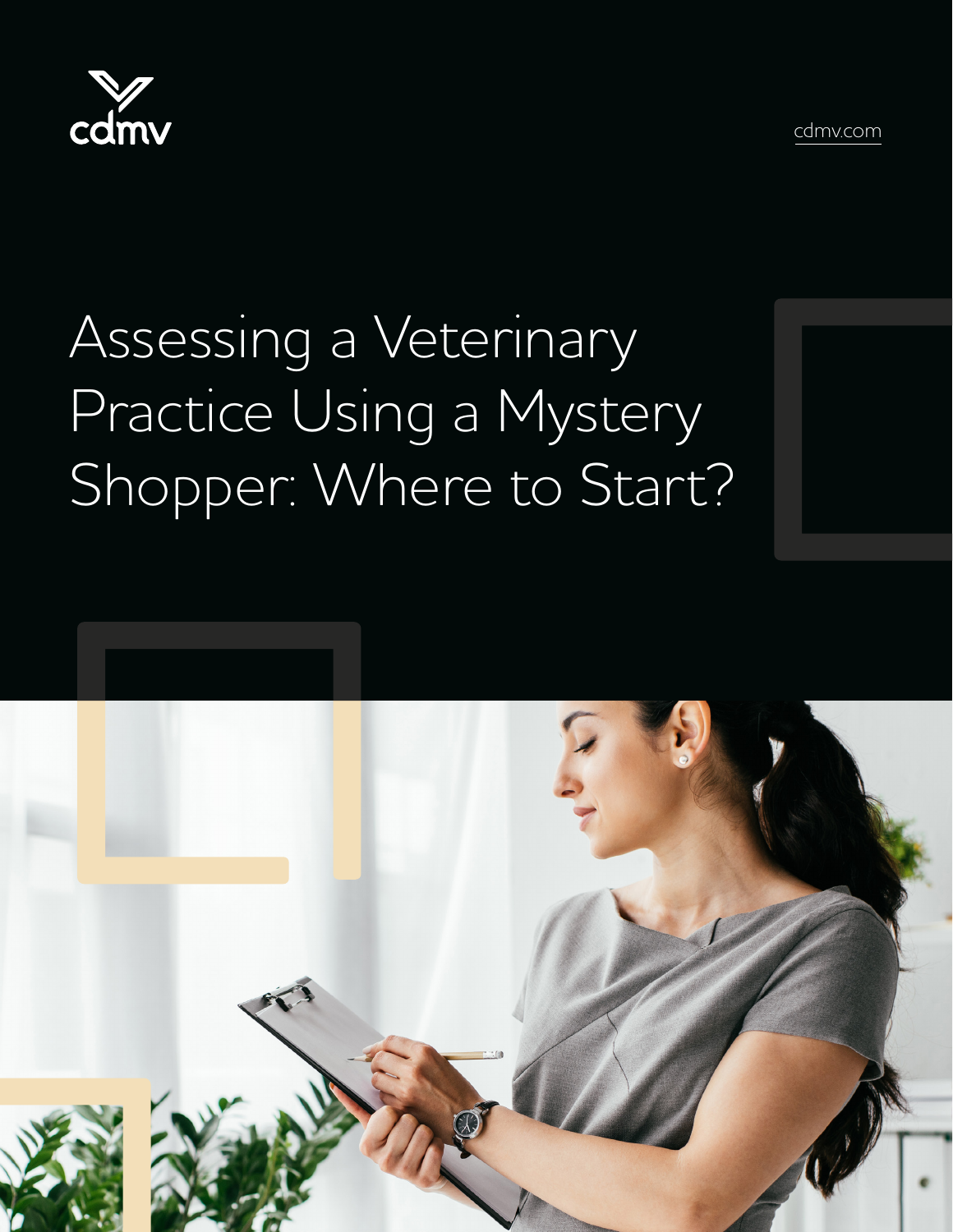

#### **If you have chosen to proceed with an evaluation** of your service delivery, you already know that there are many advantages to using a mystery shopper.

### **You may be wondering how to get your project off to a good start.**

The practical steps below will make your evaluation a hassle-free investigation that guarantees results!

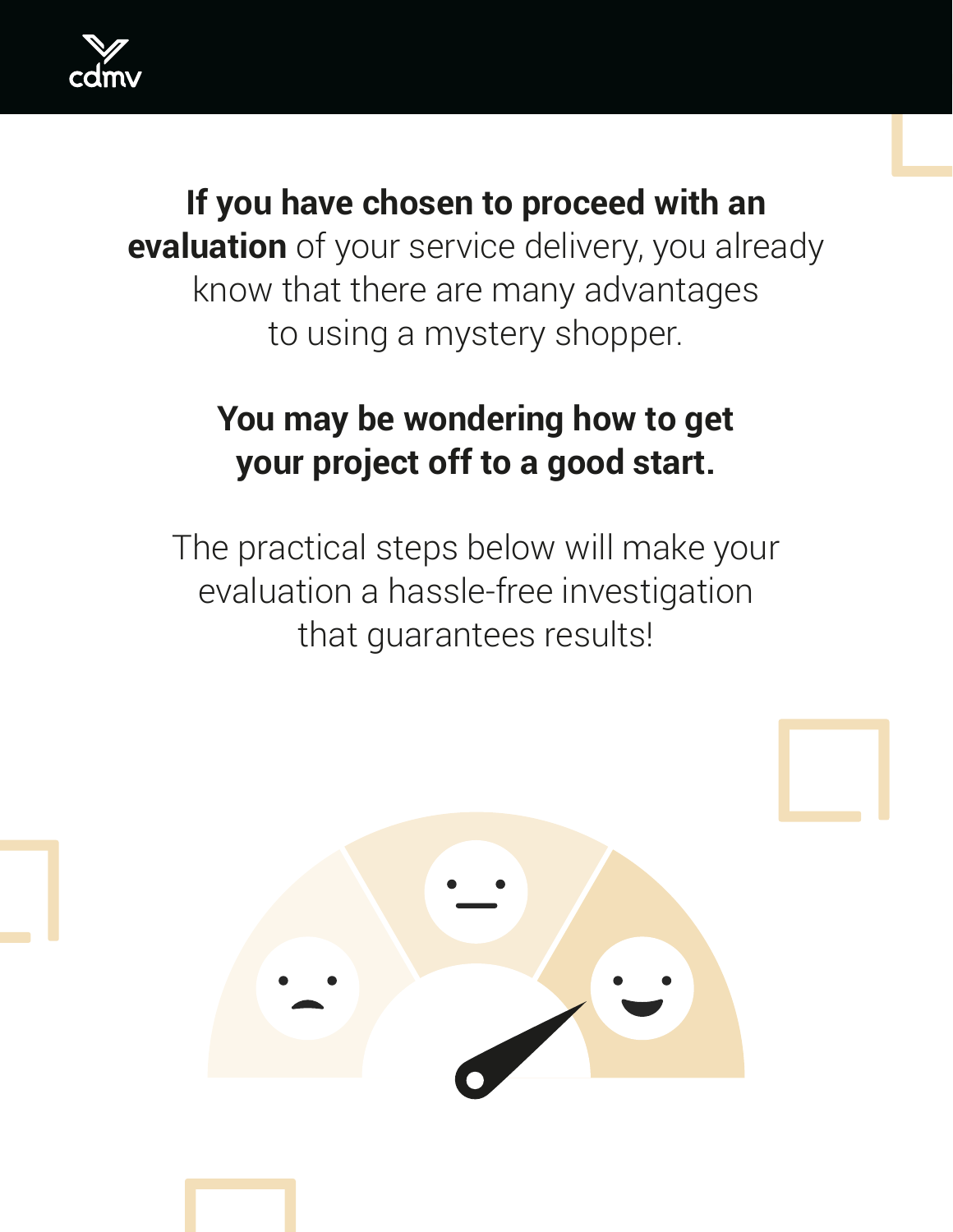# Select the right person

**The mystery shopper is entrusted with evaluating client experience in order to ascertain its strengths, but also to identify opportunities for improvement.** Their goal is to assess service quality from a client's objective point of view, for all the contacts they have with your facility. Some mystery shoppers even conduct telephone evaluations.

**Ideally, the person you choose for this role will be:**

| $\blacktriangledown$ | Neutral, with no preconceived ideas about your facility or team.                                           |
|----------------------|------------------------------------------------------------------------------------------------------------|
| $\blacktriangledown$ | Unknown to your employees and colleagues<br>(your spouse is not necessarily the best person for the job!). |
| $\blacktriangledown$ | Able to remain objective at all times.                                                                     |

You can entrust this assignment to someone close to you. Or, even better, use a professional agency that specializes in this field. To establish a comprehensive and accurate picture of the diverse expectations (and personalities!) of your many clients, it is best to have several mystery shoppers evaluate your business over the same period of time.

# Explain the purpose

Is there a particular aspect you want the evaluation to focus on, such as reception, accompanying clients in the retail space, or booking appointments?

To evaluate the overall client experience, **use the veterinary client experience evaluation form** that we have designed, which provides concrete results and areas for improvement.

# Tell the employees…or not?

Obviously, you don't want your team to mount a charm offensive to obtain unrealistically good results. However, letting them know that occasionally during the year mystery shoppers will come and evaluate the practice's service quality may be an excellent way to motivate them. These evaluations could even be part of their professional objectives, which you will discuss together **[during the](https://www.cdmv.com/en/human-resources/performance-management/)  [performance management process.](https://www.cdmv.com/en/human-resources/performance-management/)**